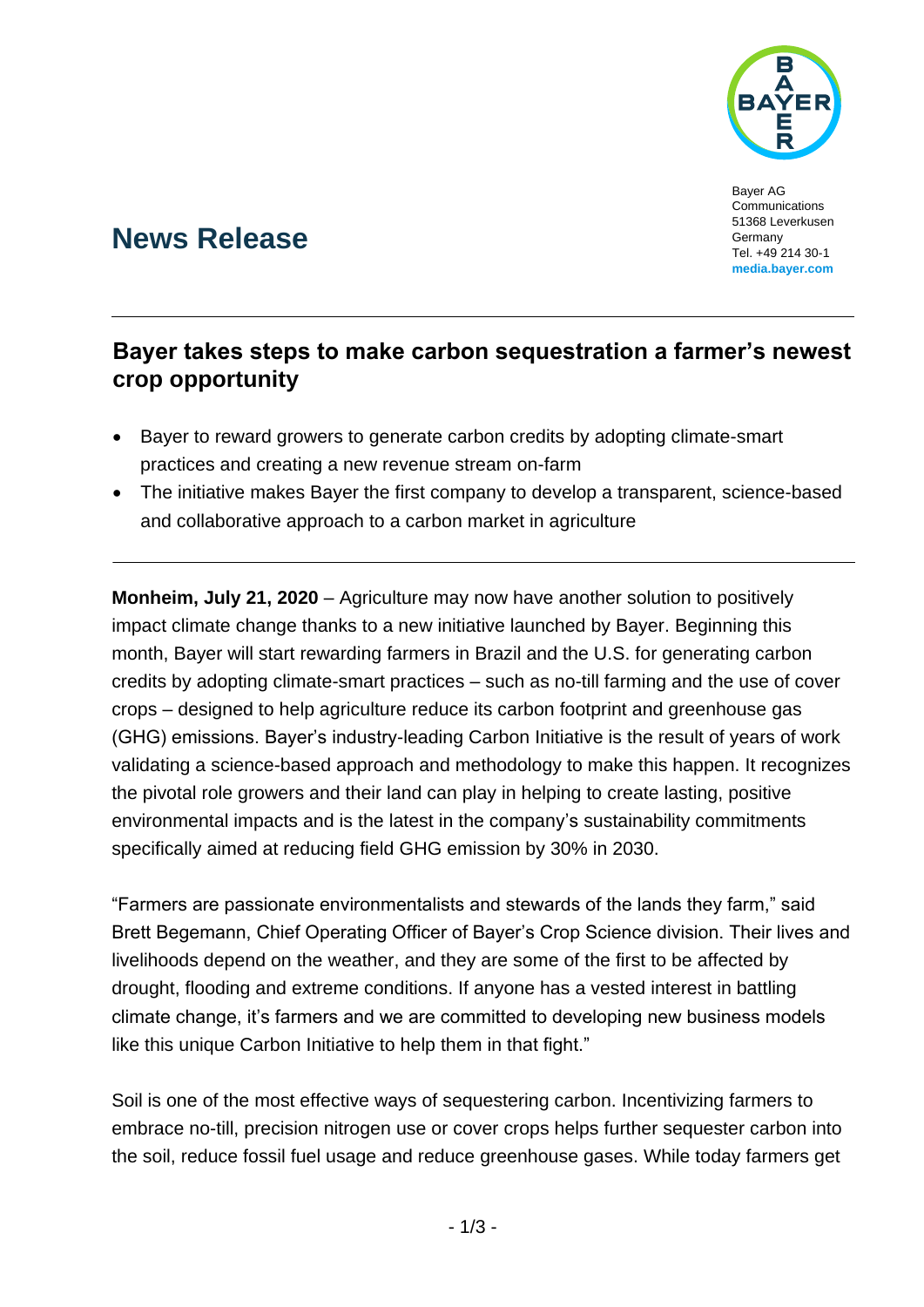rewarded solely for their food, feed and fiber production, those participating in the Bayer Carbon Initiative will have the opportunity to be rewarded for their best farm management practices and other sustainability efforts as well.

The program's 2020/2021 season will include approximately 1,200 farmers in Brazil and the U.S. In both countries, farmers will receive assistance in implementing climate-smart agricultural practices and Bayer will acquire the carbon removals created by those practices at transparent prices. The company is also collaborating with partners such as Embrapa in Brazil to build a viable carbon market for farmers.

Bayer plans to expand the program in the U.S. and Brazil to other farmers and then later into other world regions with tailored approaches that will allow growers to choose what climate-smart practices and implementation works best for them. In Europe, we are exploring how this innovative approach could be adapted as part of the European Green Deal. In Asia-Pacific, our goal is to help increase productivity for smallholder farmers as well as reduce methane emissions from rice farming.

"We are excited to partner with farmers through this new Bayer Carbon Initiative," Begemann added. "We're honored to take this major step with farmers to create a carbonzero future for agriculture, an important legacy that we can create with farmers to leave to the next generation."

#### **About Bayer**

Bayer is a global enterprise with core competencies in the life science fields of health care and nutrition. Its products and services are designed to benefit people by supporting efforts to overcome the major challenges presented by a growing and aging global population. At the same time, the Group aims to increase its earning power and create value through innovation and growth. Bayer is committed to the principles of sustainable development, and the Bayer brand stands for trust, reliability and quality throughout the world. In fiscal 2019, the Group employed around 104,000 people and had sales of 43.5 billion euros. Capital expenditures amounted to 2.9 billion euros, R&D expenses to 5.3 billion euros. For more information, go to [www.bayer.com.](http://www.bayer.com/)